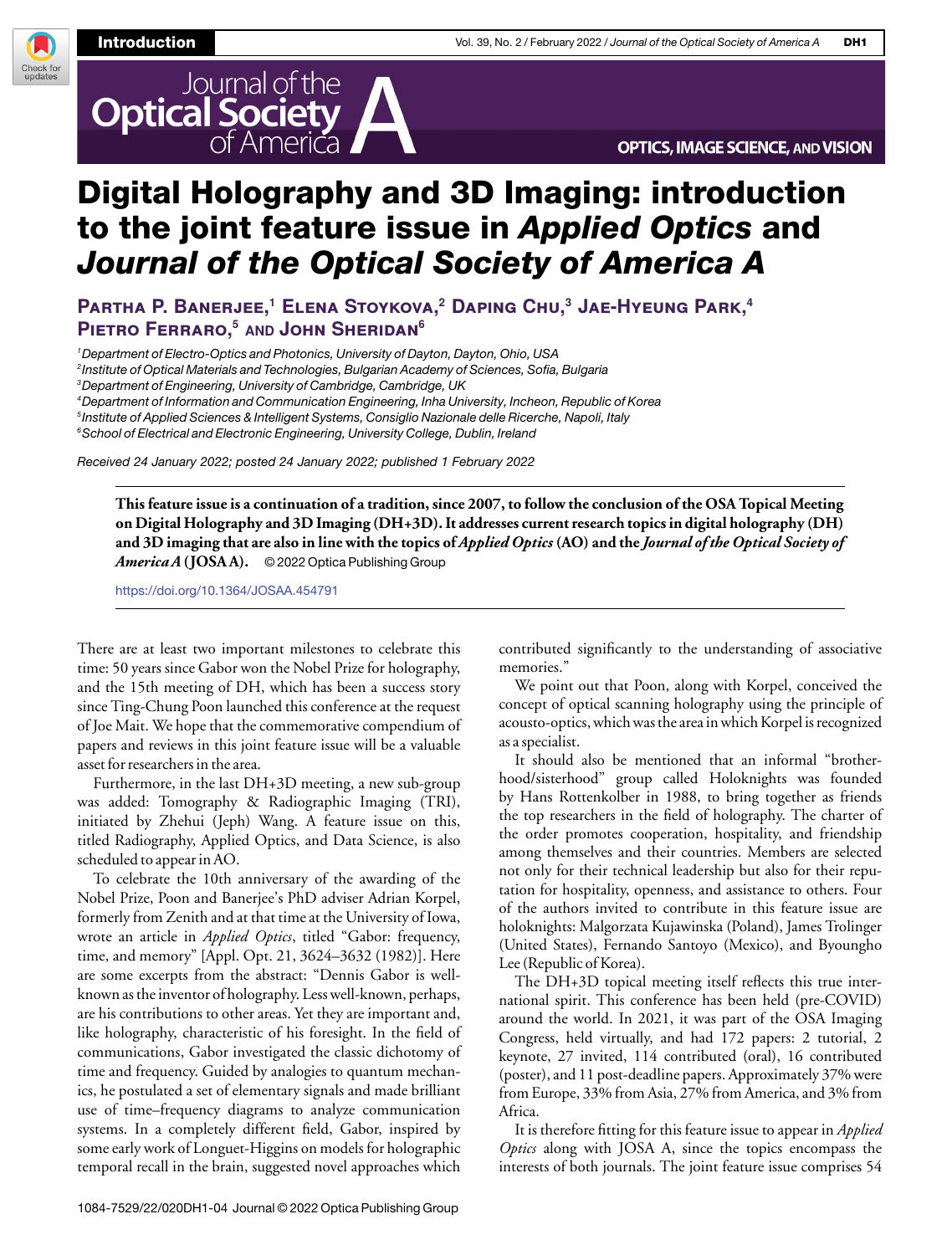papers: 42 in AO and 12 in JOSA A. There are 16 invited papers (11 in AO; 5 in JOSA A), of which 6 are reviews (5 in AO, 1 in JOSA A). Papers cover a diverse range of topics, including the history of holography and DH, holographic displays, computer generated holograms (CGHs), digital holographic microscopy (DHM), spatial light modulators (SLMs), machine learning and deep neural networks in DH.

The invited review paper of de la Toree *et al*. (AO) is dedicated to 50th anniversary of Dennis Gabor's Nobel Prize. The aim of the review is to cover a few of the holographic applications in optics while scanning the electromagnetic spectrum. The invited paper of Trolinger and Mansoor (JOSA A) is dedicated to the 60th anniversary of off-axis holography. After a brief introduction to the fundamentals of DH, it follows the "periods of rise and fall" of DH during its long evolution. Many new emerging techniques, applications, and potential future usages are described on the basis of metrological experiments of the authors. The invited paper of Zhang *et al*. (JOSA A) advances off-axis optical scanning holography for elimination of heterodyning required for the phase retrieval, thus avoiding complicated and expensive electronic processing. An optical scanning theory is developed for holographic imaging that shows the possibility of performing coherent and incoherent holographic recording. A 15-year development of Fresnel incoherent correlation holography (FINCH) is analyzed in the invited review paper of Brooker and Siegel (AO). Analysis starts from the first FINCH system and goes to high quality "3D microscopic widefield or confocal imaging that doubles optical resolution beyond the Rayleigh limit to about 100 nm in a single snapshot." The invited review paper of Rosen *et al*. (AO) also discusses FINCH by considering several main milestones in DH with dynamic diffractive phase apertures. FINCH has an aperture of a diffractive lens and is used for "3D imaging, fluorescence microscopy, super-resolution, image processing, and imaging with sectioning ability." Fourier incoherent singlechannel holography and coded aperture correlation holography are also described in this review. The review paper of An *et al*. (AO) focuses on a holographic video display, which is still under development, and on key requirements for its commercial use. This paper considers the existing solutions for such types of displays as operation principles and systems from the dawn of holographic video as well as the recent advances in the field. The topic of holographic displays is discussed also in the invited paper of Yoo *et al*. (JOSA A), in which machine learning is used to elaborate a hologram generation technique, which allows for compensation of spatially varying aberrations of holographic displays. Instead of using a point-wise integration method for CGH synthesis, the authors propose to accelerate computation by a combination of fast Fourier transform (FFT)-based convolutions and forward computation of a deep neural network. Teich *et al*.'s paper (AO) considers limitations of today's state-of-the-art automotive head-up displays with single- or double-layer focal planes. A real-time holographic head-up display with continuous depth is presented with a natural way of viewing.

The feature issue includes papers dedicated to CGH synthesis. A comprehensive review in the invited paper of Zhang *et al*. (AO) brings the essence of polygon-based CGHs and provides insights for future research. The paper presents traditional methods, recent developments, and progress by comparing computational reconstructions in terms of calculation speed and image quality. A fast analytical method called the fast 3D affine transformation method is described for calculation of a polygon-based CGH of the face of a real person without usage of graphics processing units (GPUs) with further numerical and optical reconstruction. In the invited paper of Shimobaba *et al*. (AO), a real-valued diffraction calculation without any complex-valued operation is proposed in computational holography by using several pure real-valued transforms, including also the Hartley transformation. The invited paper of Kavakli *et al*. (AO) addresses the mismatch between the results from the CGH algorithms and from a physical holographic display. A dataset is generated by capture of the image reconstructions of optimized holograms using a camera and a holographic display. A complex-valued convolution kernel is found out for propagation of holograms to captured photographs, thus improving the simulation accuracy. Watanabe *et al*. (AO) propose the world's first system for fast CGH synthesis from a large-scale outdoor sports scene. The scene is captured with multiple RGB cameras. A fast calculation method focusing on hidden region continuity is introduced. The method is 5–10 times faster than the point-based method. In the paper of Zheng *et al*. (AO), a depth-division multiplexing method with dynamic compensation is proposed for full-color holographic display by placing orderly three monochromatic RGB images at different positions of the same optical axis and updating iteratively the complex amplitudes of the three object planes. Cviljusac *et al.* (AO) show a low-cost method for printing a CGH by using computerto-film graphical processing with improved software, and increased resolution is presented for security applications. Christopher *et al*. (JOSA A) demonstrate an "intermediate domain" technique, which decomposes the Fourier transforms used in the iterative Fourier transform algorithms into multiple sub-transforms, to improve hologram generation for phase-modulating SLMs.

There are several papers dedicated to computational issues in DH. Xiao *et al*. (JOSA A) perform a systematical analysis on the sampling of all Fresnel diffraction fields in different planes from the perspective of phase space optics. This comprehensive sampling analysis facilitates numerical calculations of various diffraction fields. Tian *et al*. (AO) relate the ringing artifacts in lensless holographic projection to the bandwidth properties of the reconstructed wave field. A band-limited iterative algorithm is proposed to optimize the phase hologram in the Fresnel domain. In the paper of Velez-Zea *et al*. (AO), a modified hologram plane constraint is introduced for improving the performance of the global Gerchberg–Saxton algorithm used for multiplane phase-only hologram generation. The constraint increases the mean correlation coefficient between the reconstructed planes from a multiplane hologram and the corresponding amplitude targets for each plane. Zhou *et al*. (AO) use the coupling between the transport of intensity equation and the transport of phase equation for improving the phase retrieval solutions from the first equation. A non-recursive fast FFT-based phase retrieval method is presented, and a correction factor is introduced to improve the phase retrieval accuracy. Kakue *et al*. (JOSA A) propose a numerical simulation based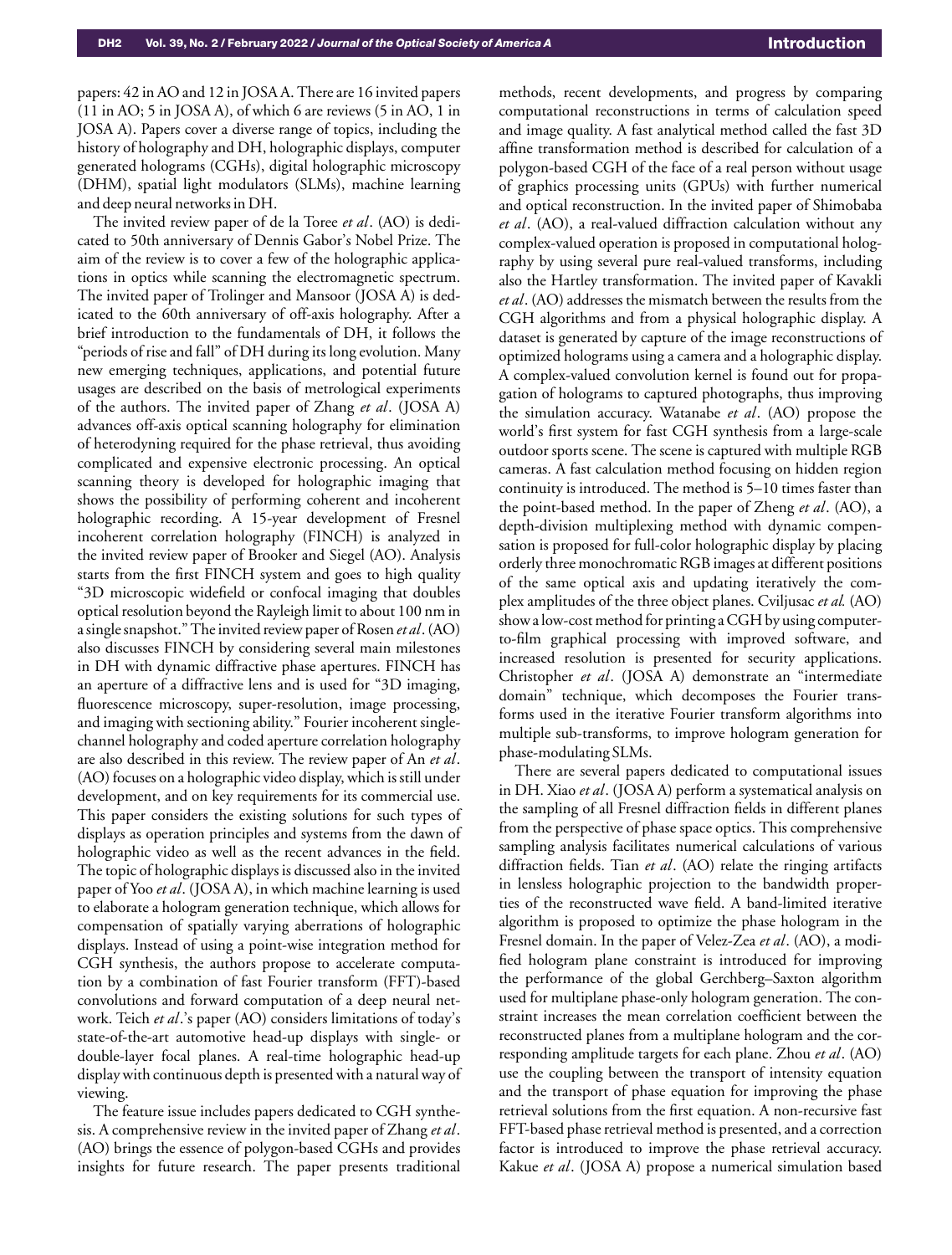on fast Fourier transform for light-in-flight recording by holography. The point-spread function is modified by considering the optical path lengths of the object and reference light pulses and their interference. The computational time is shortened substantially. The proposed method is confirmed by experiment. In the paper of Zhang *et al*. (AO), a one-stage network is proposed for 3D particle volumetric reconstruction that retrieves the 3D coordinates of the particles directly from the holograms. No high-fidelity image reconstruction at each depth slice is needed. The paper of Wang *et al*. (AO) is dedicated to continuous-wave terahertz computed tomography. The authors achieve 75% data acquisition time reduction by applying the total variational minimization iterative algorithm. Zhang *et al*. (AO) propose a dual-frame phase-shifting interferogram phase recovery technique by normalization of the first-order norm. Dual-frame interferograms are added and subtracted to form a set of sine and cosine components, and the phase distribution is obtained through the arctangent operation. The paper of Serabyn (JOSA A) is dedicated to a ray-trace simulation of a type 1 light-field imager to prove that significantly better resolutions are achieved in the reconstructed images of isolated point-like sources by computationally projecting the system pupil onto the lenslet-array plane.

The feature issue contains several papers in the field of DHM. In the invited paper of Baczewska *et al*. (AO), DHM is used as an effective label-free imaging technique for analyzing the effects of low-level laser therapy on biological cells. A full methodology is proposed for creating correct synthetic aperture phase maps for further extensive, highly accurate statistical analysis. In this way, a basis is provided for many other biological experiments based on quantitative phase imaging. The invited paper of Bazow *et al*. (AO) is dedicated to multi-wavelength DHM by applying deep learning convolutional neural networks for computational phase synthesis to obtain high-speed simultaneous phase estimates on different wavelengths. Data-driven computational techniques are used to perform accurate dual-wavelength hologram synthesis, dual-wavelength phase synthesis, direct phase-to-index prediction using a single wavelength, hologramto-phase prediction, and 2D phase unwrapping with sharp discontinuities. Brault *et al*. (AO) describe a new method to achieve autofocus in DHM based on inserting calibrated objects into a sample placed on a slide. By using the inverse problems approach, it becomes possible to precisely locate the inserted objects from the reconstructed hologram and to determine the slide plane location. In the paper of Sirico *et al*. (AO), a locomotion in 3D environment of Tetraselmis microalgae is studied by off-axis DHM with a fast and semiautomatic criterion for tracking the path of a microalgae in a 3D volume. A full set of the kinematic parameters of the analyzed microorganisms is obtained. The developed method offers to marine biologists a clear 3D representation of all the parameters of the kinematic set. Denneulin *et al*. (JOSA A) propose an unsupervised regularized inversion method for the reconstruction of the 3D refractive index map of a sample in tomographic diffractive microscopy by minimization of the generalized Stein's unbiased risk estimator to automatically estimate optimal values for the hyperparameters of one or several regularization terms (sparsity, edge-preserving smoothness, total variation). The criterion used to find suitable regularization weights enables reducing

the amount of required data. Buitrago-Duque and Garcia-Sucerouia (AO) present an ImageJ plugin for realistic simulation and real-time reconstruction in DHM. Both recording and reconstructing simulation modules are discussed, and their efficiency is proven by experiments. In the paper of Schiebelbein and Pedrini (AO), high resolution lensless phase imaging microscopy is achieved from multiple intensity diffraction patterns. The experiments are carried out with phase and amplitude samples under coherent and partially coherent illumination. Lopera and Trujillo (AO) present a digital lensless holographic microscope with a linear polarization-states generator and a linear polarization-states analyzer. The microscope is sensitive to the linear diattenuation by biological samples.

The feature issue includes many different measurement approaches by means of DH and other related methods. In the invited paper of Machikhin *et al*. (JOSA A), wavelengthmultiplexed DH imaging is reported. The method relies on simultaneous Bragg diffraction of wide-band light by several ultrasound waves of different frequencies created in crystalline media. The proposed technique enables single-shot acquisition by a single monochrome sensor and avoids spectral scanning. The method is realized with a Mach–Zehnder interferometer with an acousto-optical tunable filter operating in multifrequency mode. In the invited paper of Giri and Berg (AO), DH is applied to image stationary micro-particles in color by using a Michelson interferometer and three wavelengths, 430 nm, 532 nm, and 633 nm, as primary light sources. A three-CMOS prism sensor records simultaneously three separate backscattered holograms. The reconstructed images are combined by additive color mixing. The invited paper of Liang *et al*. (AO) is dedicated to Huygens' meta-surfaces for phase front manipulation. The authors demonstrate almost perfect tuning of electric and magnetic dipole resonances over a large wavelength range in a silicon meta-surface by using anisotropic meta-atoms. A near-unity transmission and  $2\pi$  phase control in the range from 760 nm to 815 nm are shown using cuboidal nanoantennas. Munera *et al*. (AO) use a digital holographic interferometry setup with a dual-wavelength recording for high-speed micro-deformation measurement. The numerical processing is carried out using GPUs. The paper of Xia *et al*. (AO) proposes dual-wavelength arbitrary phase-shifting DH with automatic phase-shift detection. The space-division multiplexing technique is used to record information simultaneously in one image. The proposed approach provides simultaneous phase-shifting of the reference beams at the two wavelengths. Guo *et al*. (AO) demonstrate a simple robust straightforward non-interferometric incoherent light ray propagation model using structured light for single-shot 3D profiling of transparent objects with thicknesses from mm to cm. Analysis of the distorted captured image behind the object is performed for a 2D cosine fringe distribution in the incident reference image by monitoring the local change in the period. Grachev *et al*. (AO) present a holographic detection module developed for a single scan spatially resolved measurement of the distribution of a pulsed terahertz field. The module incorporates a motorized translation stage for introducing the time delay. All mounts of the optical elements of the module are produced by 3D printing. The paper of Lin *et al*. (AO) proposes a solution of the problem of rapid and non-contact measurement of a high-precision